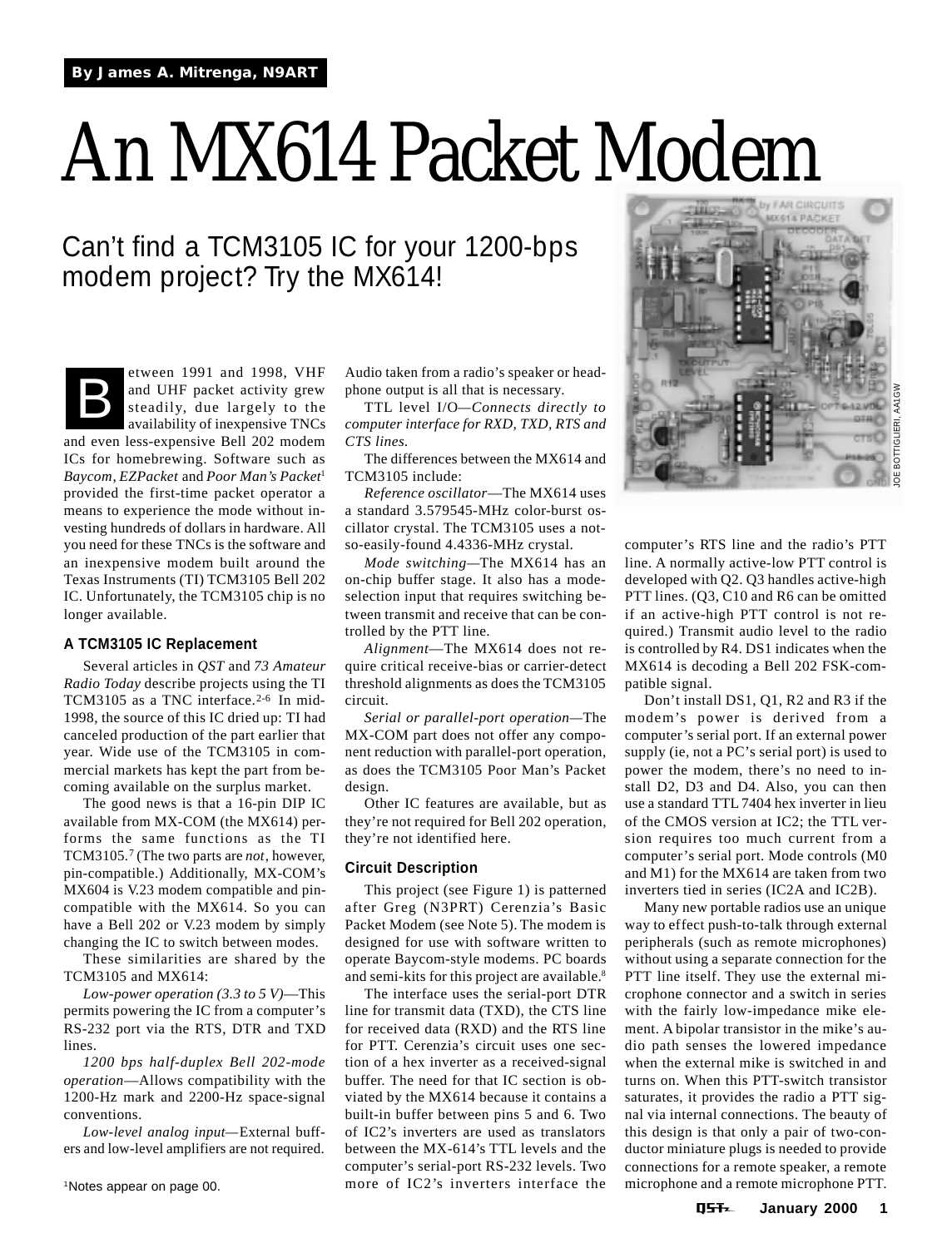

**Figure 1—Schematic of the MX614 packet modem. Unless otherwise specified, resistors are 1/4 W, 5% tolerance carboncomposition or film units. Equivalent parts can be substituted; n.c. indicates no connection. Two sections of IC2 are unused. Some component identifiers deviate from QST style to maintain compatibility with the existing PC board. For part numbers in parentheses, RS=RadioShack; DK=Digi-Key Corp, 701 Brooks Ave S, Thief River Falls, MN 56701-0677; tel 800-344-4539, 218-681- 6674, fax 218-681-3380; http://www.digikey.com/; MO=Mouser Electronics, 958 N Main St, Mansfield, TX 76063-4827; tel 800-346- 6873, 817-483-4422, fax 817-483-0931; sales@mouser.com; http://www.mouser.com/; CDI=Component Distributors, Inc, Ste 108, 710 E Park Blvd, Plano, TX 75074; tel 800-777-7334; http://www.compdist.com/; \$25 minimum order.**

- **C1—10** µ**F, 16 V (RS 272-1025, Mouser**
- **140-XRL16V10)**
- **C2—0.1, 63 V Mylar (RS 272-1069, Mouser 1430-1104)**
- **C3, C4—18 pF disc (Mouser 141-500N5- 018J)**
- **C5-C8, C11—0.1** µ**F, 63 V Mylar**
- **(RS 272-1069, Mouser 1430-1104)**

The packet-modem design adds low impedance across the mike audio line in the form of a 3.3-k $\Omega$  resistor (R15) through the emitter-collector junction of Q2 to ground. This just simulates what would ordinarily be the external mike element in series with **C9, C10—270 pF disc (Mouser 141-CD50S6-271) D1-D8—1N914 RS 276-1620, Mouser 610-1N914 DS1—LED (RS 276-011, panel mount; RS 276-1622, PC-board mount) IC1—MXCom MX614P (CDI) IC2—74HC04 CMOS hex inverter (Mouser 511-M74HC04)**

an SPST PTT switch. Obviously, the other side of the mike element completes the path to ground. For home-station use, the series resistor is not necessary if you provide a separate PTT connection.

**R4—10-k**Ω**, 1/8-W pot (Clarostat 363P or 363M series, Bourns 3386p series)**

- **R15—3.3 k**Ω**, 1/4 W (RS 271-028, Mouser**
- **271-3.3K); see Note 1 of Figure 1 Q1-Q3—2N2222 (RS 76-2009,**
- **Mouser 511-2N2222)**

**X1—3.579545-MHz crystal, HC-9/U holder (DK X400, Mouser 559-FOX036S) Misc: PC board (see Note 8); enclosure, connectors and hardware.**

# Configurations

If desired, this modem can be operated from the computer's parallel port. Programs such as *EZPacket* and *Poor Man's Packet* are written to use printer ports (LPT1 and/or LPT2). Although *Poor Man's Packet* and